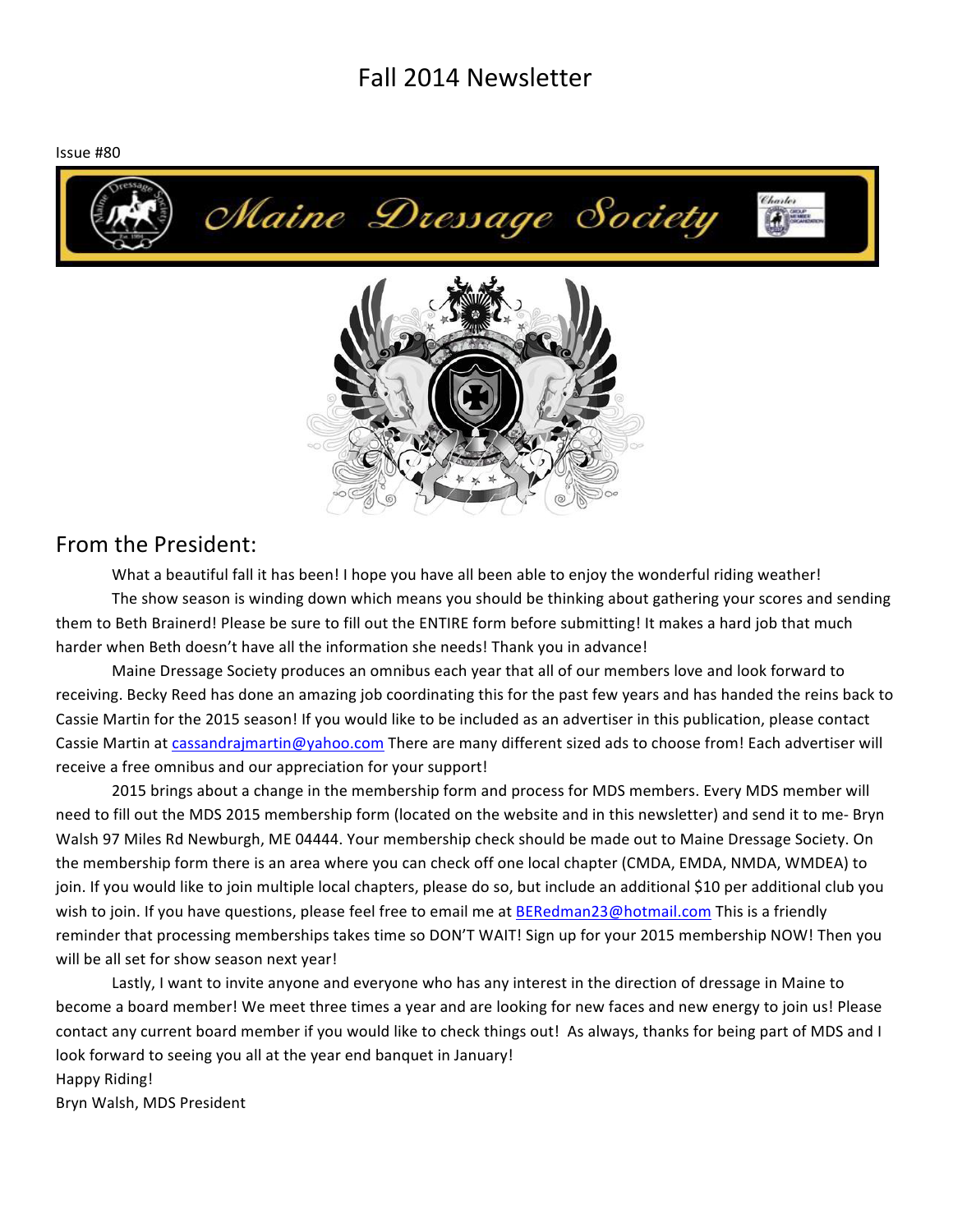# **Maine Dressage Society**

Application for membership for 2015 season

(memberships accepted all year with a late fee)

| What do you get as an MDS member?<br>MDS Omnibus<br>❖<br>Please check: | Automatic membership to USDF, MDS, and one local chapter<br>❖ Quarterly USDF Bulletin and quarterly MDS newsletter<br>• Information on shows, activities and clinics locally and state wide<br>Possibility for earning year end awards for show performance within your local chapter and MDS | $($ memocramps accepted an year with a rate rec) |                                                                                                                       |
|------------------------------------------------------------------------|-----------------------------------------------------------------------------------------------------------------------------------------------------------------------------------------------------------------------------------------------------------------------------------------------|--------------------------------------------------|-----------------------------------------------------------------------------------------------------------------------|
|                                                                        | New membership (Senewal (USDF # required) [Individual   Junior                                                                                                                                                                                                                                |                                                  |                                                                                                                       |
|                                                                        | Please check ONE local chapter for membership (each additional chapter checked is an additional \$10)                                                                                                                                                                                         |                                                  |                                                                                                                       |
|                                                                        | Must have birthdates of all junior members for USDF and year-end awards.                                                                                                                                                                                                                      |                                                  | ❖ USDF RULE - All additional family members must pay an additional \$10.00 and will receive Supporting Member status. |
|                                                                        |                                                                                                                                                                                                                                                                                               |                                                  |                                                                                                                       |
|                                                                        | Requires an additional USDF membership fee of \$10.00<br>USDF $\#$ Birth Date (MM/DD/YYYY)                                                                                                                                                                                                    |                                                  |                                                                                                                       |
|                                                                        | Additional Family Member:<br>Requires an additional USDF membership fee of \$10.00<br>USDF $\#$ Birth Date (MM/DD/YYYY)                                                                                                                                                                       |                                                  |                                                                                                                       |
|                                                                        | Street Address<br>City<br>Phone #<br>Phone #<br>Phone<br>Phone<br>Phone<br>Phone<br>Phone<br>Phone<br>Phone<br>Phone<br>Phone<br>Phone<br>Phone<br>Phone<br>Phone<br>Phone<br>Phone<br>Phone<br>Phone<br>Phone<br>Phone<br>Phone<br>Phone<br>Phone<br>Phone                                   |                                                  |                                                                                                                       |
| I would like to volunteer for (check all that apply):                  | Would you like your newsletter sent by email? $Y/N$                                                                                                                                                                                                                                           |                                                  |                                                                                                                       |
|                                                                        | Show Secretary Show Manager/co-manager Ring Steward Scribe Scorer Announcer Runner<br>Show set-up Banquet Committee Other:<br>Topic or speaker I would like to see at a clinic/meeting:                                                                                                       |                                                  |                                                                                                                       |
| Category of Membership and Payment<br>1. Individual-\$40 Junior-\$40   | (includes MDS, USDF, and local chapter dues)                                                                                                                                                                                                                                                  |                                                  |                                                                                                                       |
| 2.<br>\$                                                               | Additional Chapter memberships $\#$ (a) \$10.00 each =                                                                                                                                                                                                                                        |                                                  |                                                                                                                       |
| 3.<br>\$                                                               | Renewals received after January 1, 2015 MUST include a \$10.00 late fee. Doesn't apply to NEW memberships                                                                                                                                                                                     |                                                  |                                                                                                                       |
| 4.<br>\$<br>5.                                                         |                                                                                                                                                                                                                                                                                               |                                                  |                                                                                                                       |
| \$                                                                     | *Please note that separate Horse Registration Forms for MDS year-end qualifications are found in the Omnibus or at                                                                                                                                                                            |                                                  | Please send completed application and check made out to MDS to Bryn Walsh, 97 Miles Road, Newburgh, Maine 04444       |

www.mainedressagesociety.org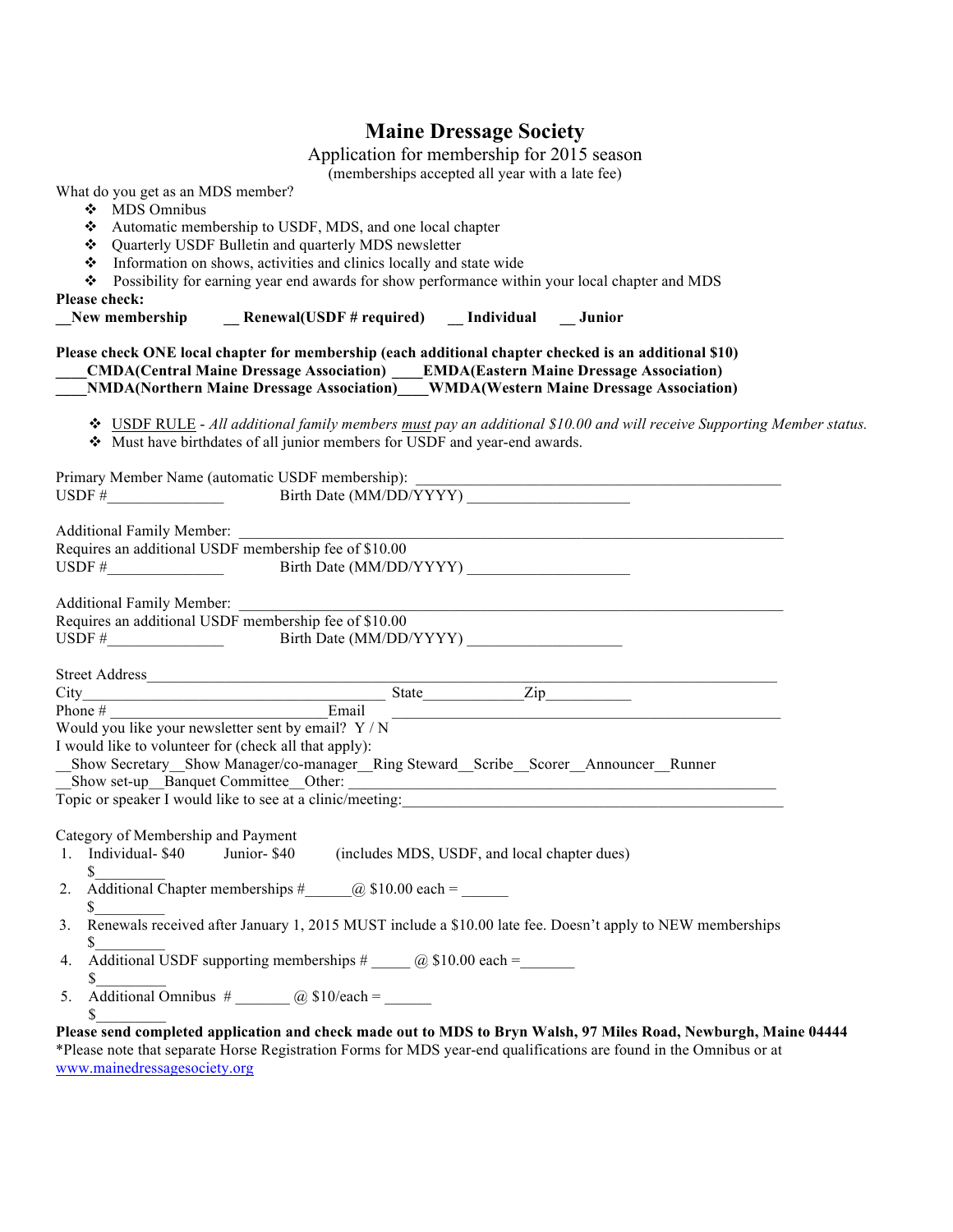

Central Maine Dressage Association Club News:



## A BIG THANK YOU TO ALL WHO MADE THE KUR FOR A CURE SO SUCCESSFUL!!

# **We had 20 Kur rides this year. With 4 divisions and the winner are;**

Pas de Duex class is Chrissy & Nancy Smith with a score of 78.75%

Intro and Training class is Crystal Miller with a score of 76.40%

First level class is Jennifer Grady with a score of 69.33%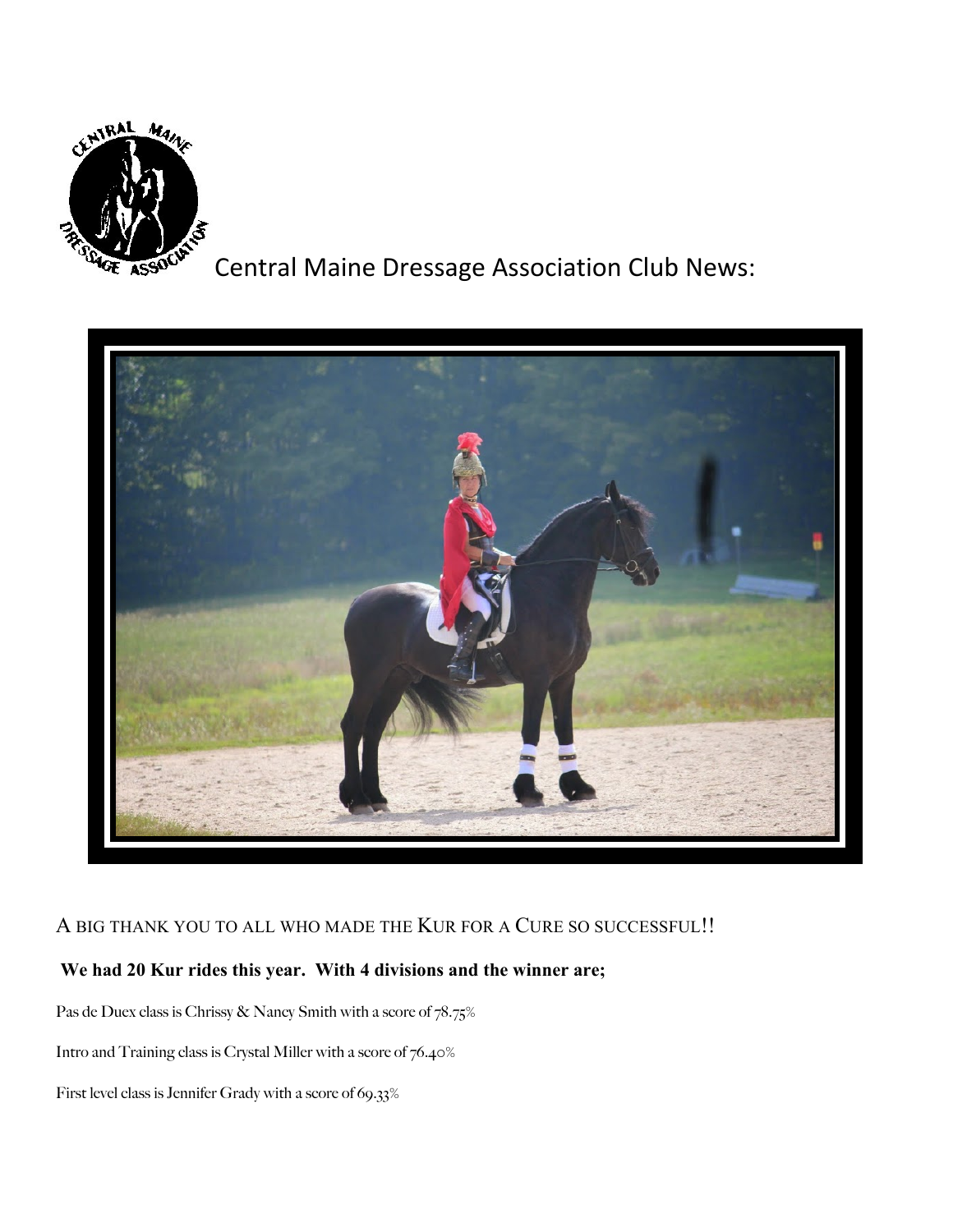Second Level thru Fourth Level class is Margaret Bailey-Miller with a score of 66.66%

Youth costume winner is Crystal Miller

Adult costume winner is Jennifer Grady

The pretty in pink award for best schooling show ride wearing pink was Julia Milks.

Congratulations to all who rode and what a nice job you all did with the costumes. The show helped raise \$\$\$ for the Dempsey Center for Hope & Healing. Thank you to all who sponsored this event. **A huge thanks to Snowfields for hosting us.**

Without all of you volunteers, this show could not run. Thanks to all of you who gave your time and energy to help.

You can still make donation by going to the Dempsey Center go to; The Dempsey Challenge webpage, open the tab for Teams and we are listed as PT CMDA Kur for the Cure. The PT separates us since we are Positive Tracks. Now once you open the team - you must donate to a rider.

It is time to get those last score sheet for year end-awards ready to be mailed in to our score secretary Becky Morse. Our year end awards banquet will be held on December  $6<sup>th</sup>$  at the Pownal Community Center. Lunch will start at noon, this is a Pot-Luck. Please note that this is a short turn around, so get your scores in as earlier as you can. They must be on the CMDA awards form. No other form will be excepted.

**At the annual meeting we will be voting on a new President & Vice President.** We will be forming a nomination committee if you would like to be on it please contact Wadean Chadwick or me (Cheryl Peaslee).

I want to thank you all for coming out to our shows this year and look forward to all the shows next year.

Want to ride in a clinic???? Please let us know who you would like to ride with, Clinics happen when we have riders interested in riding. …. Help us make this happen… Give us who you will spend the money and time to ride with.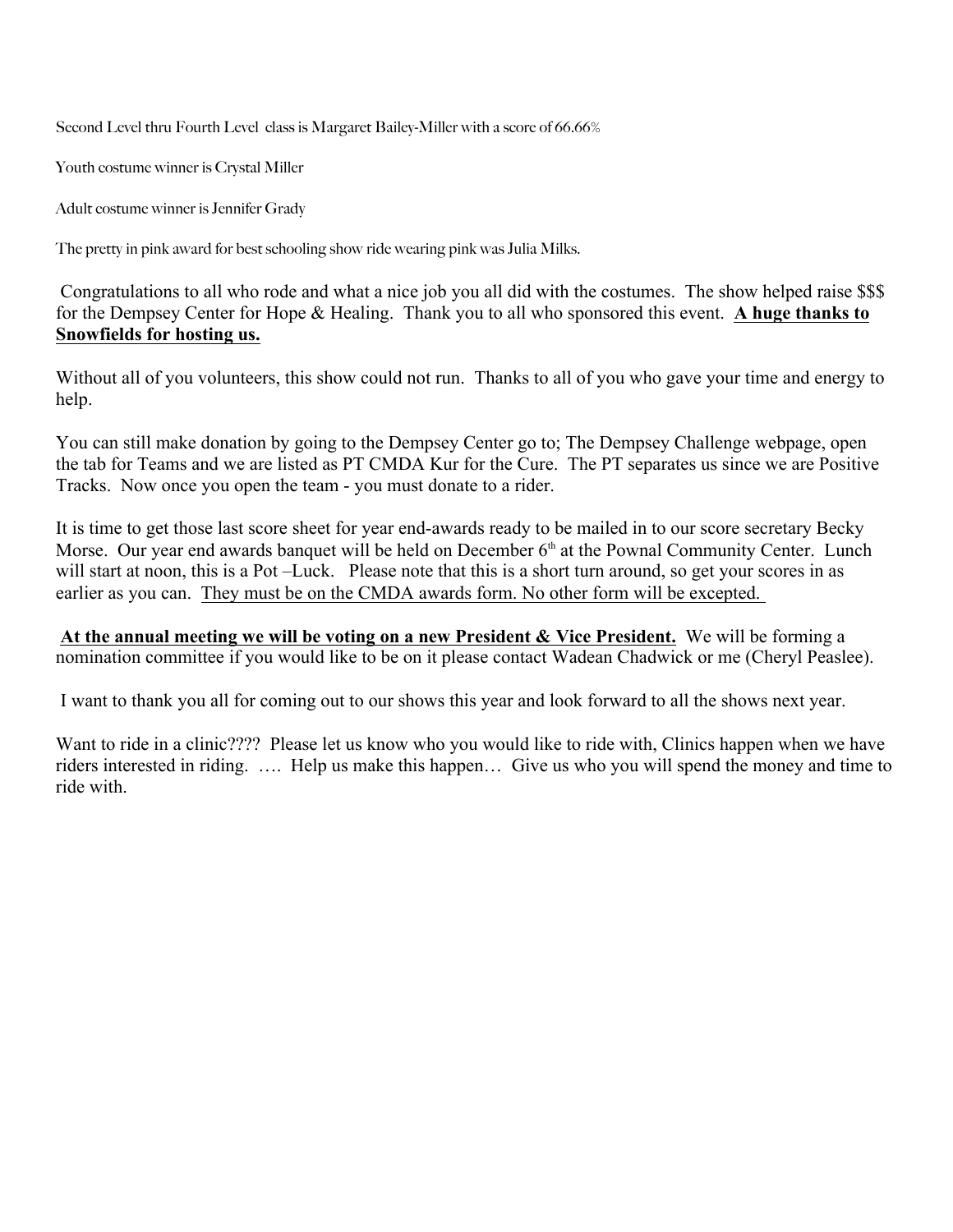

Eastern Maine Dressage Association:

EMDA is looking for volunteers to serve as officers to keep the club going. President, VP, and secretary. Please contact Rebecca Reed at b\_girl52@hotmail.com to volunteer or for more information. EMDA will need to elect new officers by December 1st to keep the club from dissolving. Thank you!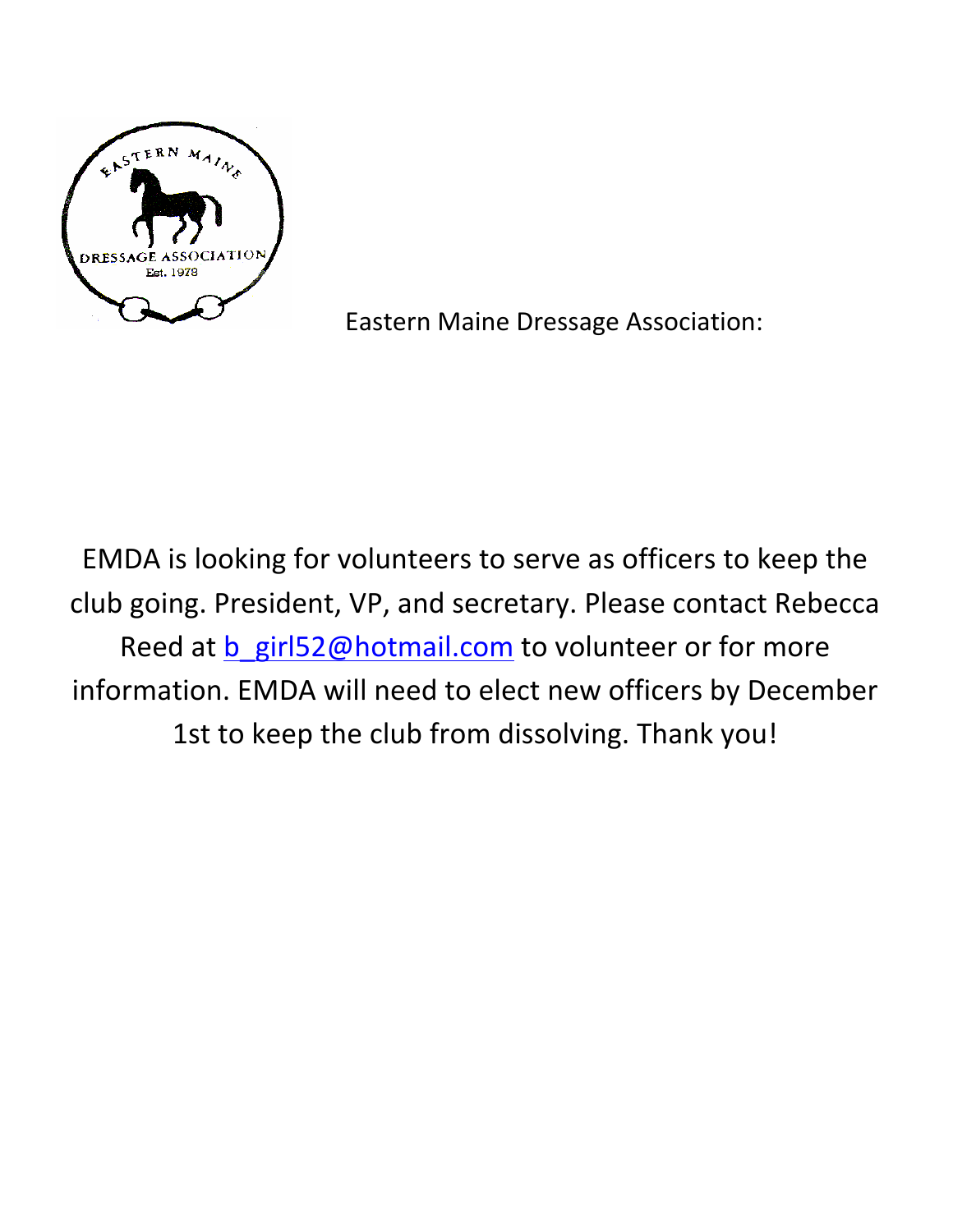

# Northern Maine Dressage Association Club News:

| <b>President:</b>      | <b>Elisha Harvey</b> | 279-0048 or Elysiumsportponies@yahoo.com |
|------------------------|----------------------|------------------------------------------|
| <b>Vice President:</b> |                      |                                          |
| Secretary:             | Laurie Harvey        | 207) 564-3598 or leysiumharv@yahoo.com   |
| Treasurer:             | <b>Kathleen Fox</b>  | (207)668-6007 or kathleenfox@live.com    |
|                        |                      |                                          |



In August, six NMDA junior members and their horses travelled to Saugerties, NY to participate in Lendon Gray's Dressage 4 Kids festival. Pictured above are (L to R) Shyla Raymond, Sydney Marden, Jordan Belanger, Trainer Gail McCormack, Keri Giles, Emily Taylor, and Chelsie Oldfield. The girls performed exceptionally well in each aspect of the weekend's competition, including a schooling show, Dressage Seat Equitation, Written **examination, and their final Dressage test. All 6 students ride and train with Gail at Infinity** Farm in Dover-Foxcroft. Congratulations, Girls!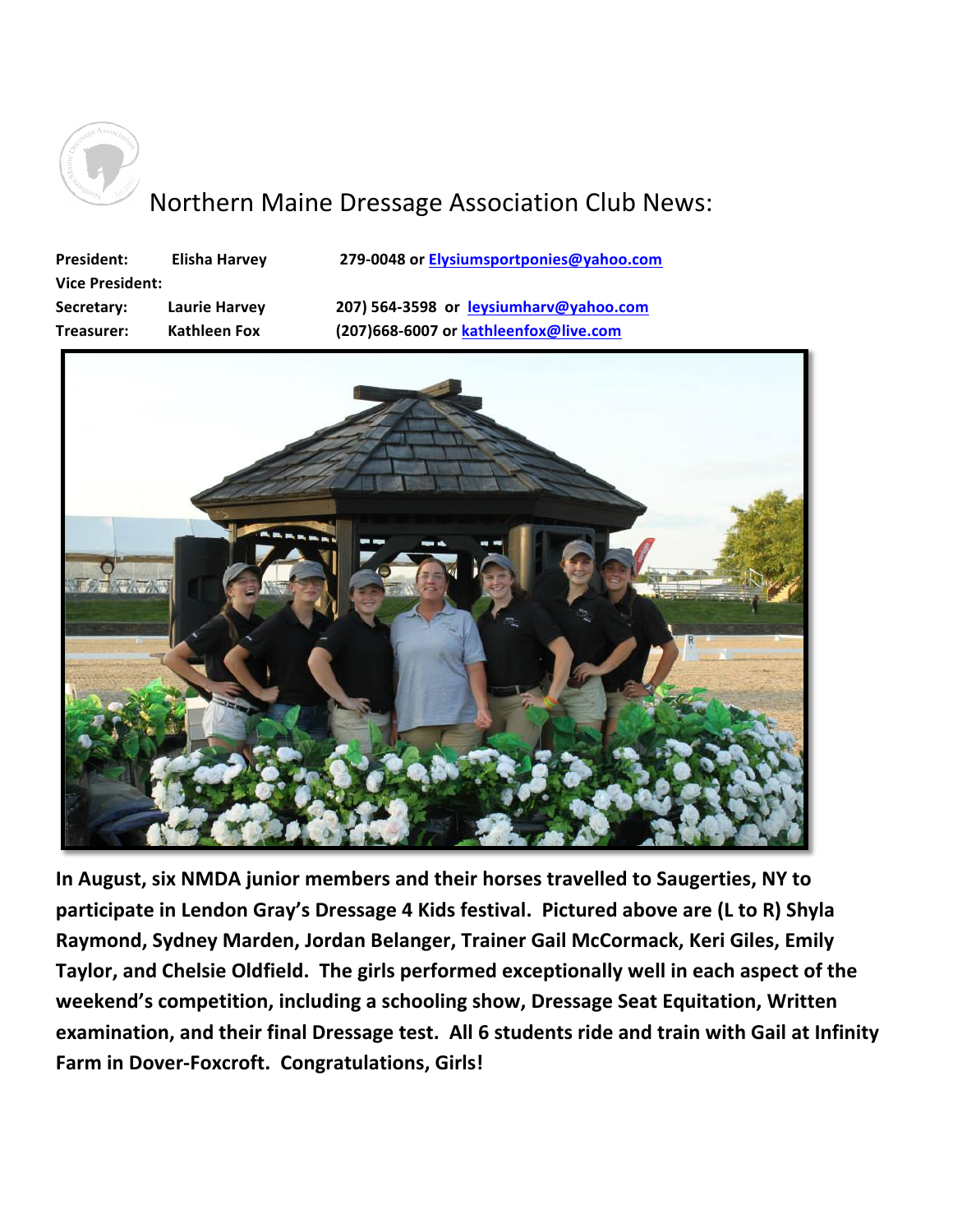

# Thank you to Cassi Martin for taking on the Omnibus for MDS!!!

# Western Maine Dressage & Eventing Association

Please remember to send your events, clinics, pictures and news about your riders and stable to Carissa Winning, at crowbot476@yahoo.com, for submission in the Maine Dressage Society quarterly newsletters.



Dressage Schooling Show held at Hidden Brook Farm in Norway on May 10.

Top Left: Emma Winning riding Bam Bam from Painted Pony Sport Horses & Equestrian Center<br>Bottom Left: Amy Ramsdell riding Hopie from Horses with Hope<br>Right: Colby Westleigh riding Ratnaraj from Painted Pony Sport Horses & Equestrian Center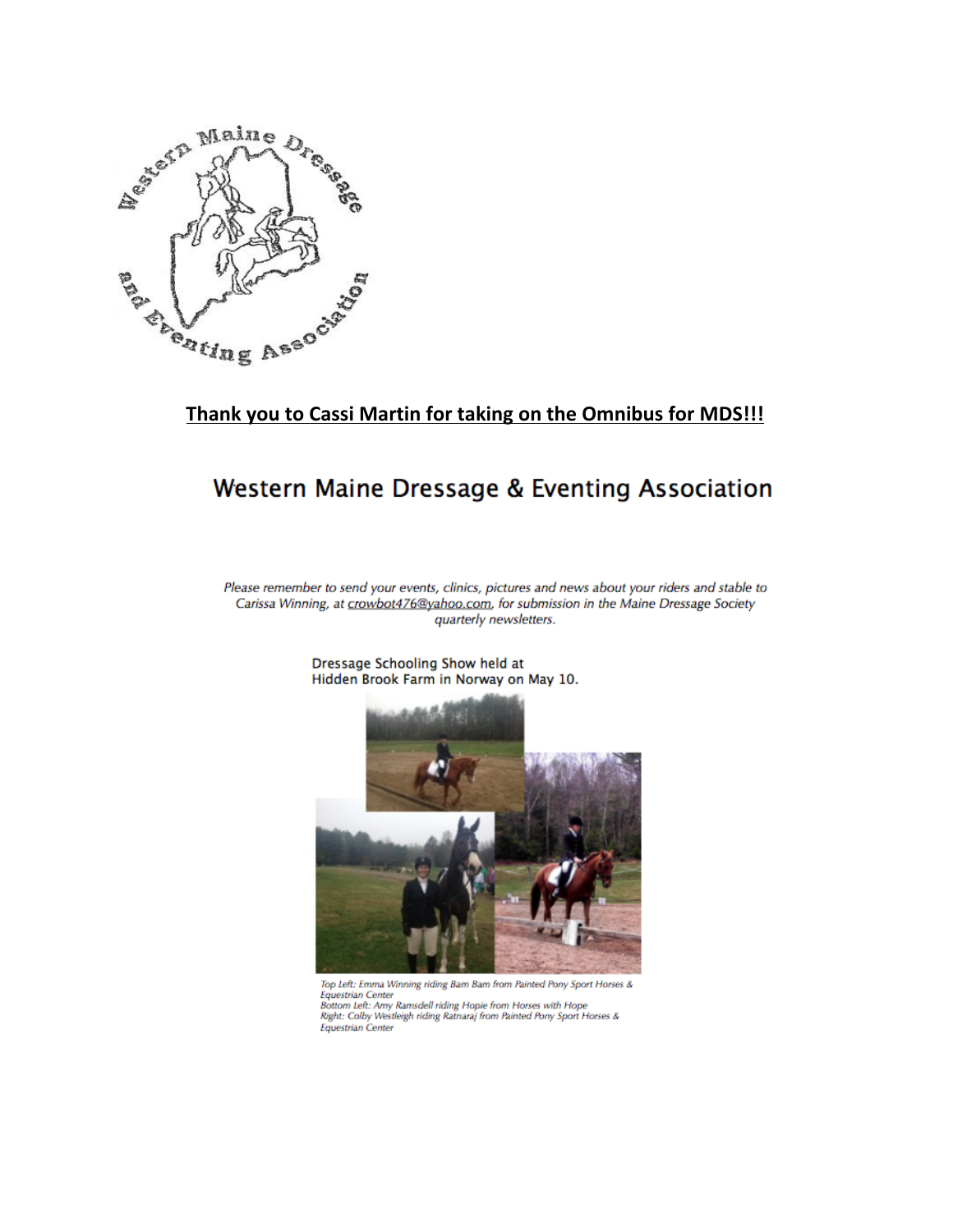### **Members, Our Bylaws Need Your Approval!**

In order to obtain Non-Profit 501-C status, MDS Board of Directors have been in the process of revising our bylaws to meet the requirements of such an organization. Please review the revisions already made over the previous year (in green) and the proposed revisions that the Board of Directors will be voting to approve to reflect the membership changes for 2015 (in red). Contact your charter's president or board representative if you have questions concerning any of these changes.

#### **Maine Dressage Society By Laws**

#### Article I—Name

Section 1: The name of this organization shall be the Maine Dressage Society, Inc., a non-profit organization organized under the Laws of the State of Maine, and hereafter referred to as "The Society" Section 2: The Society shall affiliate with the United States Dressage Federation, Inc., as a group member organization

#### **Article II—Purpose**

The purpose of the Society is to promote and encourage a high standard of dressage in the State of Maine to include:

- 1. Coordinating and assisting its chapter members to promote statewide communication through an annual omnibus and quarterly newsletter for presenting educational clinics, shows, award programs, forums and seminars pertaining to dressage. Chapter Members are named as follows: Central Maine Dressage Association, Eastern Maine Dressage Association, Northern Maine Dressage Association, and Western Maine Dressage Association.
- 2. Cooperating with regional, state and national dressage organizations and other organizations in matters of common concerns.
- 3. To assist equine/dressage interests.

#### **Article III—Membership**

There shall be two classes of membership: Individual members and Chapter Members, hereafter referred to as Chapter.

#### **Section 1: Individual Members**

1. An individual member is a member of MDS. Dues are paid directly to MDS. When joining MDS each member will designate which local chapter(s) they would also like to be a member of. A portion of their dues will be forwarded to that local chapter by MDS. A portion of their dues will also be forwarded to the United States Dressage Federation (USDF) to ensure a group membership to USDF. MDS must submit a roster of members and pay annual dues for each of their members to USDF by December 1 and to the local chapters by December 15th. Corrections and additions to membership rosters, along with the appropriate fees, shall be filed by the MDS membership coordinator by the 15<sup>th</sup> of each month. All individual members of the Society shall be entitled to one vote on any issue directed by the board to the general membership. Only members in good standing are allowed to vote. All membership dues and fees to the Society shall be set by its board.

#### **Section 2: Chapter Members**

- 1. A Chapter member shall consist of a local dressage organization and shall be known as Central Maine Dressage Association, Eastern Maine Dressage Association, Northern Maine Dressage Association, and Western Maine Dressage Association.
- 2. All chapters shall file with the society, one current contact director and alternate contact director that will serve on the Society's Board, by November 31st.
- 3. Renewal chapters are required to appoint one current contact director and alternate contact director that will serve on the Society's Board, by November  $31^{st}$ .

#### **Article IV—Board of Directors**

Hereafter referred to as "The Board".

**Section 1:** The affairs of the Society shall be managed by the Board of Directors.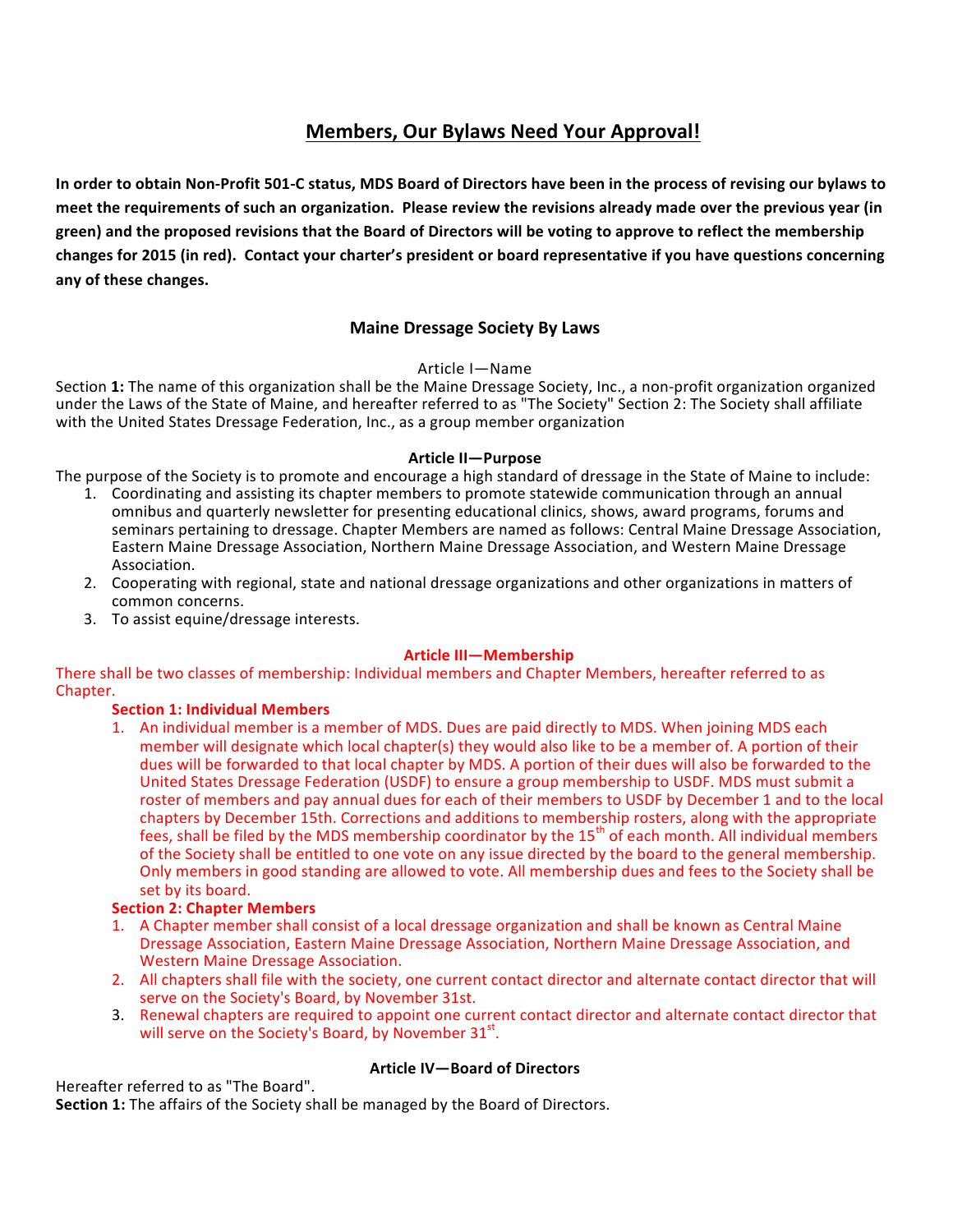**Section** 2: The number of directors shall not be less than 4 and not more than 24. The term of office shall be two years. In an election year (odd year) the new Board of Directors take office at the Annual meeting (even year). Directors may be re-elected. Their term shall begin at the annual board meeting.

**Section 3:** Each chapter shall elect or appoint up to 3 directors and 2 alternate directors to the board. Each director shall represent no more than one Chapter. It shall be the responsibility of each Chapter to notify the Society's Secretary in writing by November  $31<sup>st</sup>$  as to the identity of their directors and alternate directors. Failure of a Chapter to so notify the Society may constitute a forfeiture of representation on the Board. In addition, the Board shall elect 3 directors from at large. These 3 directors must be dues paying members, in good standing to one of the chapter member organizations in order to be eligible to be elected to the Board. Nominations for the 3 positions of Director at Large may come from any member in good standing. The

proposed slate of nominations will be presented and voted on by the Board at the fall meeting.

**Section 4:** Any director not maintaining good standing as a Society member or who does not attend at least half of the Board and General meetings during a year shall be automatically removed from the Board. Any director may be removed for just cause by a unanimous vote of the Board.

**Section 5:** In the event that a director is unable to continue to serve on the Board, the vacancy of that director's seat may be filled by the Chapter that it represents and the vacancy of a Director at Large seat may be filled by a vote of the Board.

**Section 6:** Directors of the Society shall serve without pay, but shall be entitled to reasonable and necessary compensation for expenses incurred in the performance of their duties. Directors of the Society are exempt from paying the MDS/USDF dues portion of their yearly membership if all three board meetings are attended. **Section 7:** The immediate Past President may sit as an advisor on the Board, but shall not have a vote and shall not be considered when determining a quorum, unless they are a director from a Chapter.

#### **V Article—Officers**

**Section 1:** The officers of the Society shall consist of a President, Vice President, Secretary and Treasurer. Section 2: The officers shall be elected by the Board from the Directors of the Board. The term of office shall be two year. Elections take place during the September meeting on the odd year, and new officers take office at the following meeting. Officers may be re-elected with no limit to terms of service. Their term shall begin at the Annual Board meeting. Voting for the officers for the coming year shall occur at the fall meeting prior to the annual meeting. No director shall hold

more than one office at a time.

**Section 3:** Any officer not maintaining good standing as a Society member or who does not attend at least half of the Board and General meetings during a year shall be automatically removed from the Board. Any officer may be removed for just cause by a unanimous vote of the Board.

**Section 4:** In the event, that an officer is unable to continue to serve in office, the vacancy of that office, other than that of the President, must be filled by the Board for the un-expired portion of the term. In the event of a vacancy of the President, the Vice President shall assume the position of President.

**Section 5:** Officers shall serve without pay, but shall be entitled to reasonable and necessary compensation for expenses incurred in the performance of their duties.

#### **Section 6: Duties of the President**

The President shall preside at all Board Meetings and any Special Meetings, prepare agendas in advance of all meetings, appoint committee chairs, carry out any duties as directed by the Board, shall be listed on the Society's bank account, and vote only when the vote is tied.

#### **Section 7: Duties of the Vice President**

In the absence of the President, the Vice President shall exercise any power or duty of the resident, and shall be listed on the Society's bank account,

#### **Section 8: Duties of the Secretary**

The Secretary shall record minutes of all meetings of the Society. These minutes will be emailed to all directors two weeks prior to the following meeting. They will be reviewed by board members and voted on via email. These minutes are to be emailed to the website coordinator for post on the website. The Secretary shall read such minutes at the next scheduled meeting if requested by the Board.

#### **Section 9: Duties of the Treasurer**

The Treasurer shall receive and have in charge, all monies, bills and/or other financial papers belonging to the Society; submit monthly bank statements to the officers, submit financial reports and read such reports at all regular meetings of the Society and compare a complete yearly report and projected budget to be read at the annual meeting. The Treasurer is responsible for submitting a treasurer's report to all Board Members at least two weeks prior to each meeting.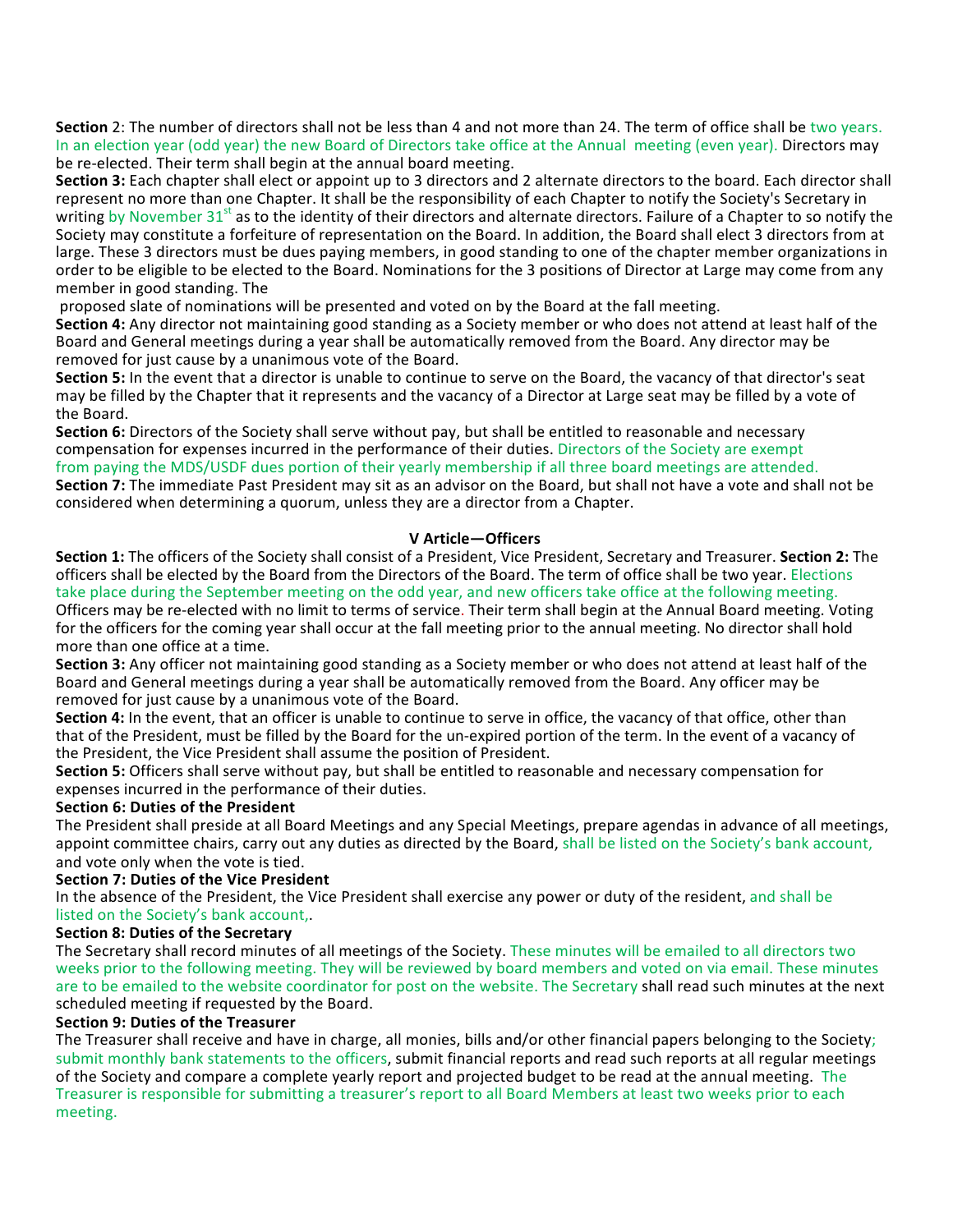#### **Section 10: Duties of the Membership Coordinator**

The membership coordinator shall maintain a current list of all members in good standing; submit membership roster and dues of affiliation to the United Stated Dressage Federation on a monthly basis, and submit confirmation of membership to the applicable Chapter. Monies received will be recorded and sent to the Treasurer by the 25<sup>th</sup> day of each month.

#### **Section 11: Nominating Committee**

Nominations for officers shall be made by a nominating committee consisting of 3 directors appointed by the Board of Directors in January of the non-election year (even year). Nominations will be made by the Committee at the April meeting of the election year (odd year). Elections will be held at the September meeting of the election year (odd year). New officers will start their term at the following annual meeting (even year).

#### **Article V1—Board Meetings**

**Section 1:** Notice of all Regular Board Meetings, stating the place, day, hour of the meeting shall be given at least 2 weeks in advance, by the secretary, to all Society Members through the use of the Society's Newsletter, email, or by a separate mailing

**Section 2:** The President may, at any time, call a special meeting of the Board and shall be required to do so at the request of at least 3 directors.

**Section 3:** Notice of all Special Board Meetings, stating the place, day, hour and purpose for which the meeting is being called, shall be given at least one week in advance by the Secretary to the Board in writing, email, or by the President to the Board by telephone.

**Section 4:** A simple majority of the current directors shall constitute a quorum.

**Section 5:** Voting on special matters may be conducted by (mail) e-mail or by telephone as long as all directors are contacted. A simple majority of all directors will be the vote of the Board.

A. Email voting: There may be only one vote on the table at a time. First, a new motion is presented and seconded. There will be a 48 hour discussion period following the seconded motion. There will then be a 48 hour voting period. All votes must be sent to all recorded board members ("reply all" function). The motion is decided by majority of current board members and is announced/ summarized within 24 hours of final voting period. The president will facilitate each of the phases of the vote and will summarize for the secretary's notes. The vote will be recorded on the next meeting notes in a section titled email votes.

**Section 6:** The release of sensitive information regarding the Society's business, by the Society or any of its Chapters, will be subject to the board's approval prior to its release. MDS should operate in complete transparency.

#### **Article VII—Committees**

**Section 1:** Committees may be designated by the Board to fulfill certain duties. Committees may include, but not be limited to the following:

- A. Bylaws Review Committee F. Jr/YR Committee
- B. Fund Raising Committee G. Awards Committee
- C. Newsletter Committee H. Banquet Committee
- D. Omnibus Committee I. Public Relations Committee
- E. Education Committee **J. Finance Committee**

**Section 2:** All committee members and a Chairperson for each committee shall be appointed by the Board. Any member in good standing may serve on a committee.

**Section 3:** Committee members shall serve for one year and may be reappointed.

**Section 4:** The President shall be an Ex-officio member of all committees.

**Section 5:** Committee members of the Society shall serve without pay, but will be entitled to

reimbursement for reasonable expenses incurred in the performance of their duties.

#### **Article VIII—Newsletter**

**Section 1:** The Society shall publish a newsletter to inform members of the activities of all Chapter Members and to serve as the primary means of distribution of informational and educational material relating to the sport of dressage.

**Section 2:** The newsletter shall be published quarterly; March, June, September and December.

Section 3: The newsletter shall be distributed to every recorded member of the Society and to such nonmembers as the President or Board may designate.

#### Article IX-Contracts, Checks, Deposits and Funds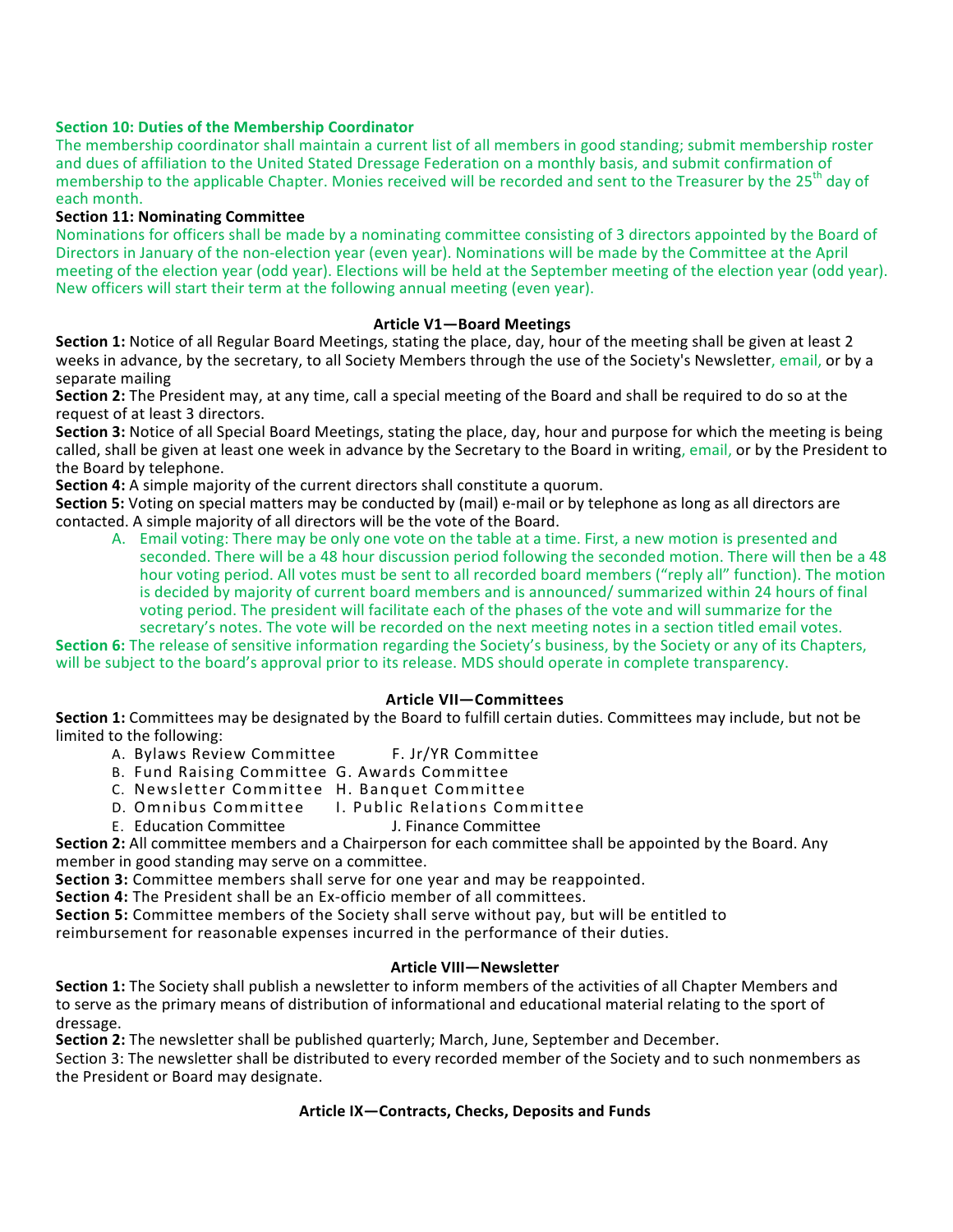#### **Section 1: Contract**

The Board may authorize any officer or officers, agent or agents of the Society, in addition to the offices so authorized by these bylaws, to enter into contract or execute and deliver any instrument in the name and on behalf of the Society and such authority may be general or confined to specific instances.

#### **Section 2: Checks, Drafts, etc.**

All checks, drafts or orders for payment or money, notes or other evidences of indebtedness issued in the name of the Society, shall time to time be determined by resolution of the Board, In the absence of such determination by the Board, such instruments shall be signed by the President and/or Treasurer.

#### **Section 3: Deposits**

All funds of the Society shall be deposited in a timely manner to the credit of the Society in such banks, trust companies or other depositories as selected by the Board.

#### **Section 4: Gifts**

The Board may accept on behalf of the Society any contribution, gift, bequest or devise for the general purpose or for any specific purpose of the Society.

#### **Section 5: Account listing and activity**

There shall never be less than two officers listed on the Society's bank account. All persons on the account shall have the same legal standing on the account. All receipts and records for all incomes and expenses shall be retained by the Treasurer and presented, in actual form, on a quarterly basis to the President. An accurate summary shall be presented **at every board meeting** by the treasurer or an appointed officer should the treasurer be unable to attend.

#### **Article X—Books and Records**

The Society shall keep complete and correct books and records of account and shall also keep minutes of the proceedings of its members, Board of Directors, and committees having any authority of the Board and shall keep at the registered or principal office, a record giving the names and addresses of the members.

#### **Article XI—Fiscal Year**

The fiscal year of the Society shall begin on January 1 and end on the last day of the following December 31.

#### **Article XII—Exempt Activities**

Notwithstanding any other provision of these bylaws, no director, officer, employee, agent or representative of the Society, or any private individual shall receive or be entitled to receive at any time, any of the net earnings or pecuniary profit from the operations of the Society, provided that this shall not prevent the payment to any persons of reasonable compensation for services rendered to or for the corporation in effecting any of its purposes.

#### Article XIII—Prohibition Against Sharing in Corporate Earnings

**No** director or officer, employee, agent or representative of the Society, or any private individual shall receive or be entitled to receive at any time, any of the net earnings or pecuniary profit from the operations of the Society, provided that this shall not prevent the payment to any persons of reasonable compensation for the services rendered to or for the corporation in effecting any of its purposes.

#### **Article XV—Dissolution**

Upon dissolution of the Corporation or the termination of its activities, the assets of the Corporation remaining after the payment of all its liabilities shall be distributed exclusively on one or more organizations organized and operated exclusively for such purposed as shall then qualify as an exempt organization or organizations under Section 501c (3) of the Internal Revenue Code of 1954, as amended, as a charitable, religious, benevolent or educational corporation within the meaning of Title 13B, of the Maine Revised Statues as amended. Chapters will not be eligible. This decision of distribution will be made by a majority vote of the board. No part of the net earnings of the Corporation shall inure to the benefit of any member, director or officer of the Corporation, or any private individual (except that reasonable compensation may be paid for services rendered to or for the Corporation, or any private purposes), and no member director or officer of the Corporation, or any private individual, shall be entitled to share in the distribution of any of the corporate assets on dissolution of the Corporation.

#### Article **XVI**—Indemnification of Directors and Officers

To the extent permitted by the laws of the State of Maine as they may now or hereafter exist, the Society shall indemnify any officer or director of the Society who was or is a party or is threatened to be made a party to any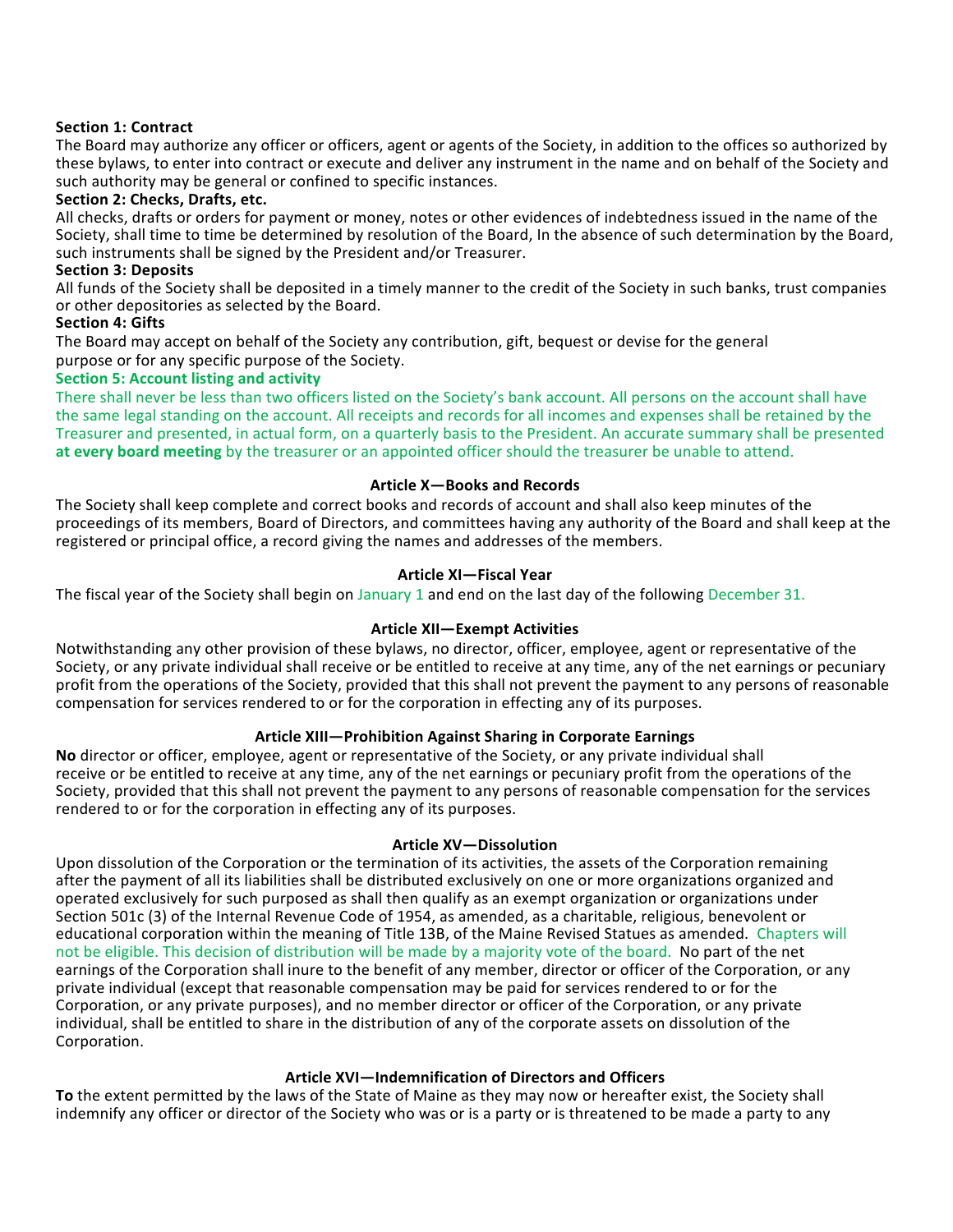threatened, pending, or completed action, suit, or proceeding, by reason of the fact that he or she is or was an officer or director to the Society, against expenses, including attorney's fees, judgments, fines and amounts paid in settlement actually and reasonably incurred by him or her in connection with such action, suit or proceeding; providing that no indemnification shall be provided with respect to any matter as to which he or she shall have been fully adjudicated in any civil proceeding not to have acted in good faith in the reasonable belief that his or her action was in the cause to believe that his or her conduct was unlawful.

#### **Article XVI—Interested Directors and Officers**

No transaction in which a director or officer has a personal or adverse interest (as that term is defined in the Maine Business Non Profit Corporation Act) shall be void or voidable solely for this reason, or solely because the director or officer is present at or participates in the meeting of the Board of Directors of committee thereof which approves such transaction, or because his or her vote is disclosed or are known by the Board or the committee, and are noted in the minutes.

#### **Article XVII—Parliamentary Authority**

The rules contained in the modem addition of the Robert's Rules of Order shall govern the Society in all cases where they are not inconsistent with these bylaws.

#### Article XVIII-Amendment to Bylaws

These bylaws may be amended, altered or repealed and new bylaws adopted at any regular or special meetings of the Society by a simple majority vote of Board members present, provided that such written notice of the amendment was given to all members at least two weeks in advance.